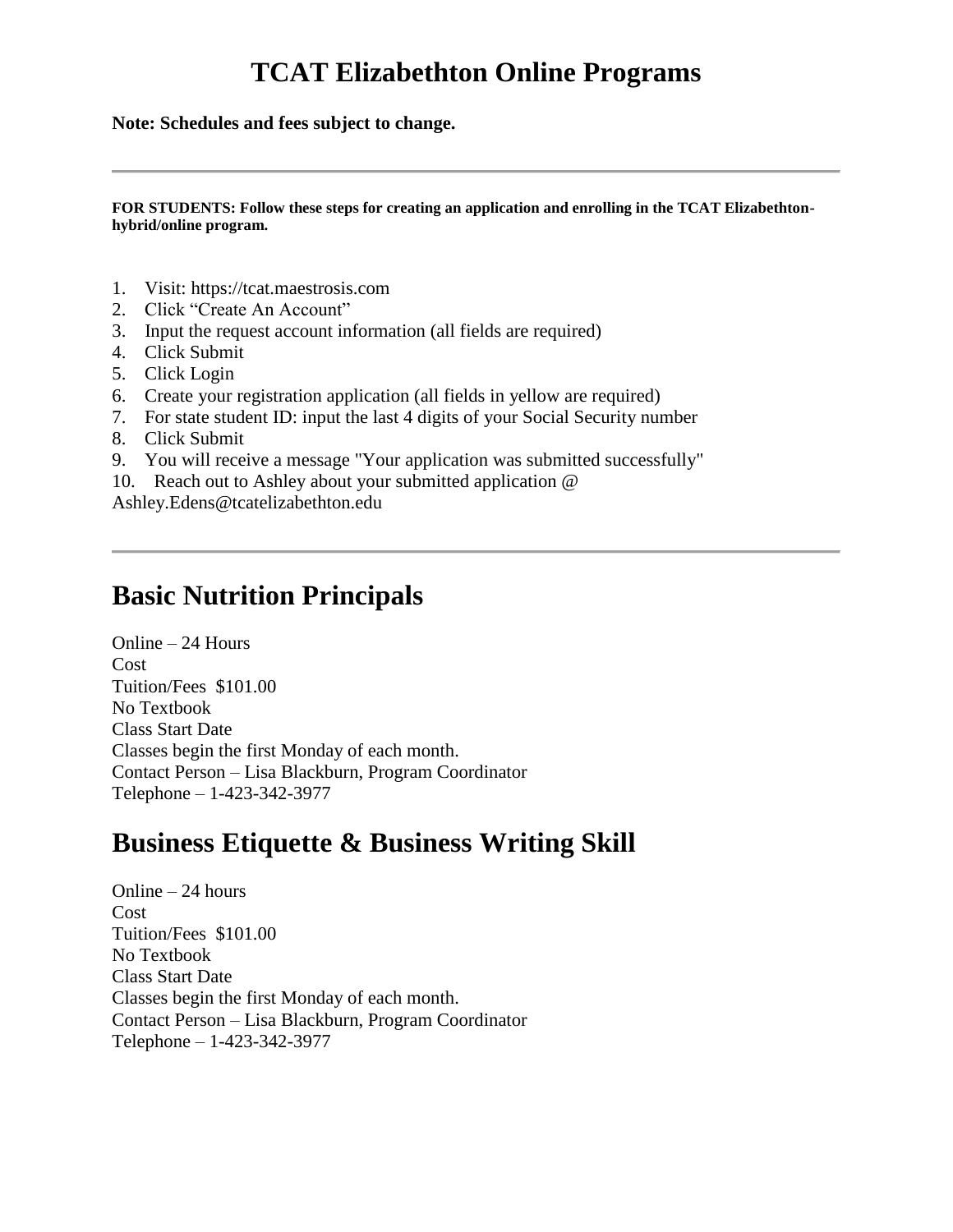## **Career Skills**

Online – 40 Hours No Textbook Cost Tuition/Fees \$141.00 Total Cost \$141.00 Class Start Date Classes begin upon registration. Students will be registered in Tech Foundations. Students can register at any time as long as they can complete the course hours before the end of the trimester. Instructor – Lisa Blackburn Contact Person – Lisa Blackburn, Program Director Telephone – 1-423-342-3977

## **Communication Skills in Workplace**

Online – 18 Hours Cost Tuition/Fees \$86.00 No Textbook Class Start Date Classes begin the first Monday of each month. Contact person – Lisa Blackburn, Program Coordinator Telephone – 1-423-342-3977

# **Compass Prep**

Campus/Online Class – 20 Hours No Textbook Cost Tuition/Fees \$91.00 Total Cost \$91.00 Class Start Date Classes begin upon registration. Students will be registered in Tech Foundations. Students can register at any time as long as they can complete the course hours before the end of the trimester.

## **Dietary Manager**

Please see Dietary Manager under programs on www.tcatelizabethton.edu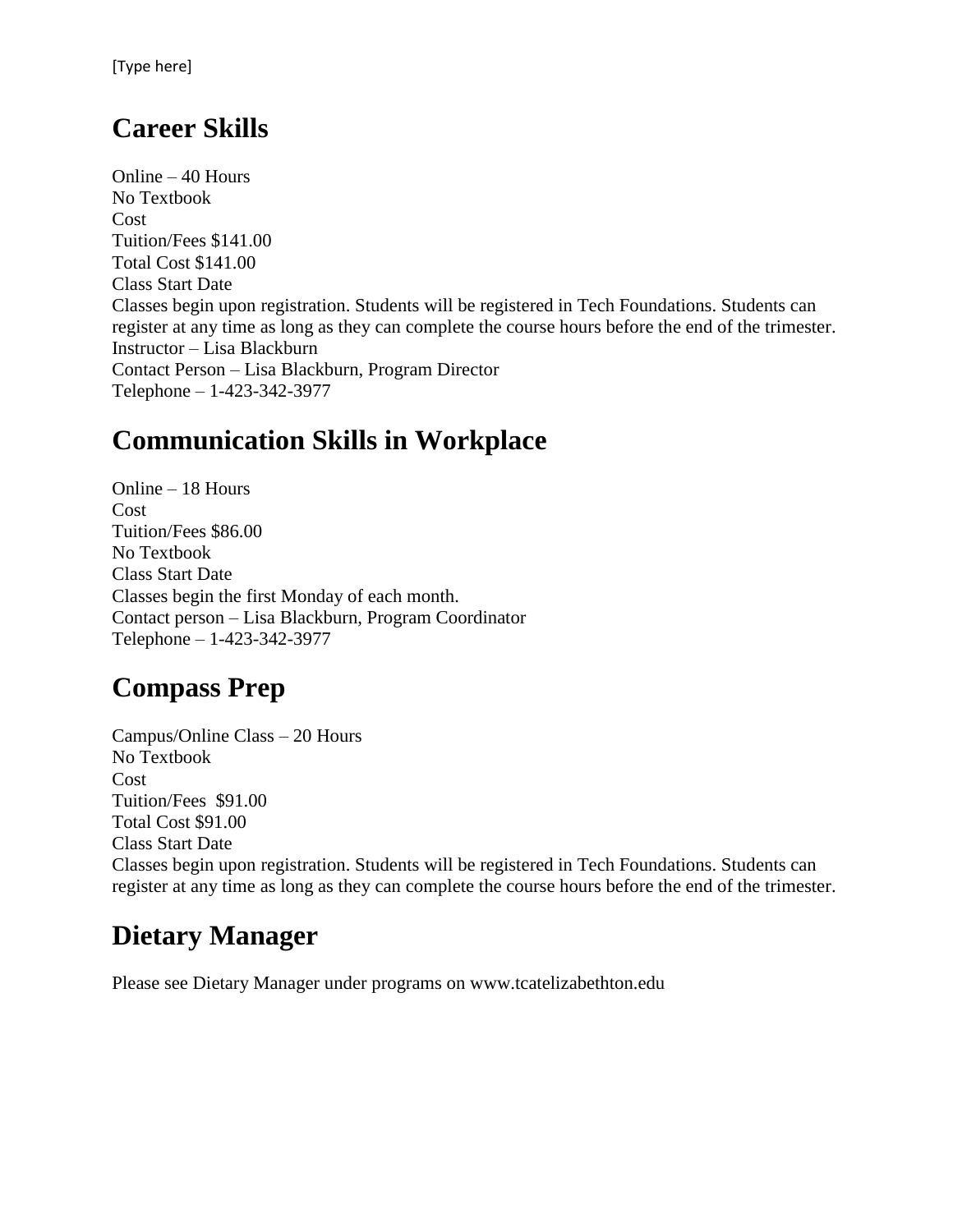### **Introduction to Food Service**

Online – 24 Hours Cost Tuition/Fees \$101.00 Textbook \$148.00 Total Cost \$249.00 Class Start Date Classes begin the first Monday of each month. Contact Person – Lisa Blackburn, Program Coordinator Telephone – 1-423-342-3977

### **OSHA Construction Industry**

Online – 16 Hours Cost Tuition/Fees \$81.00 No Textbook. Class Start Date Classes begin the first Monday of each month. Contact Person -- Lisa Blackburn, Program Coordinator Telephone – 1-423-342-3977

#### **OSHA General Industry**

Online – 16 Hours Cost Tuition/Fees \$81.00 No Textbook. Class Start Date Classes begin the first Monday of each month. Contact Person -- Lisa Blackburn, Program Coordinator Telephone – 1-423-342-3977